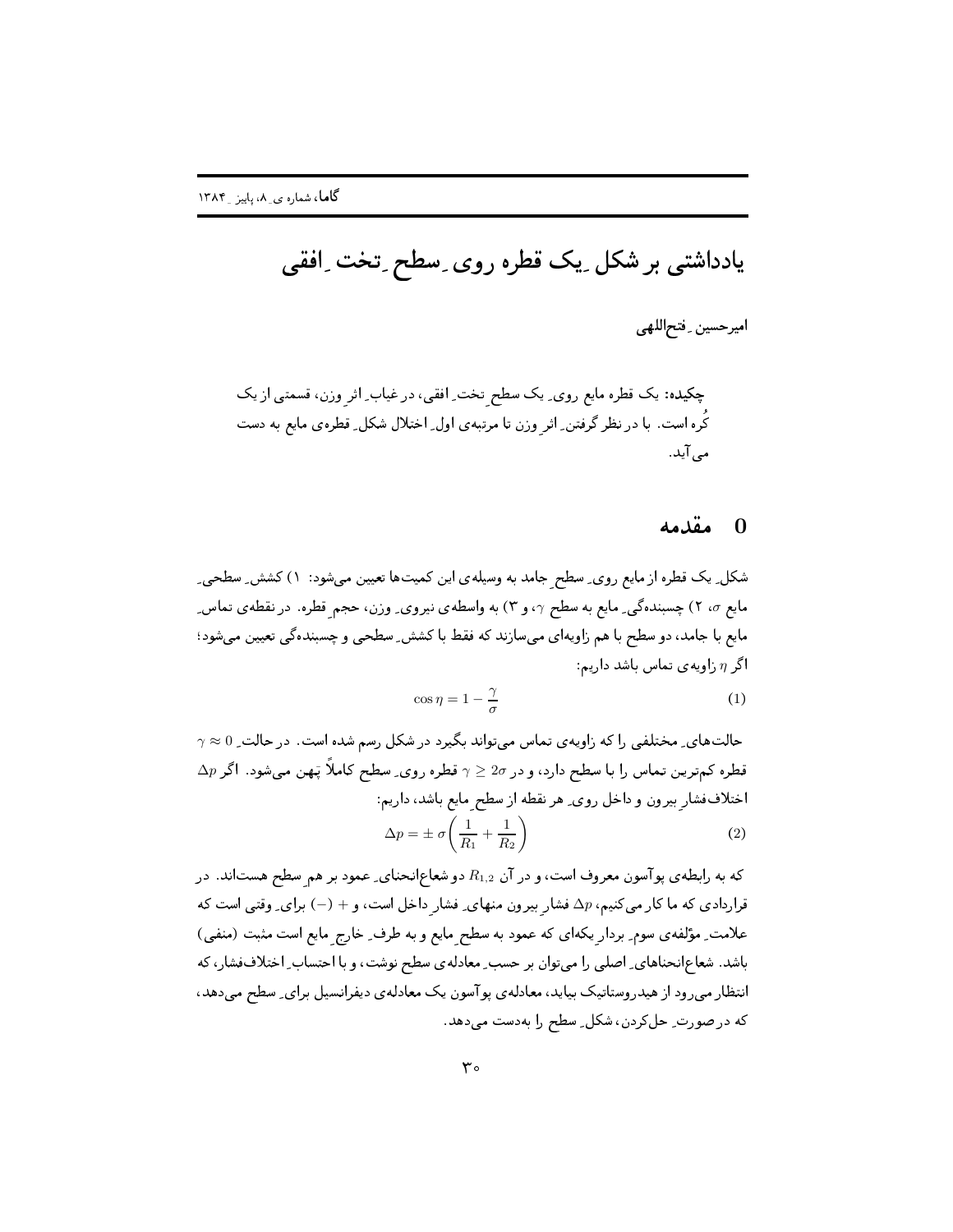

شکل ِ سطح را می توان همچنین با در نظر گرفتن ملاحظات ِ مربوط به کمینهشدن ِ انرژی در یک سیستم ایستا نیز به دستآورد. بهطور ساده می توان گفت درحالی که کشش ِ سطحی تمایل به کمکردن ِ سطح قطره، و در نتیجه برآمدهتر کردن ِ آن دارد، چسبندهگی و وزن باعث ِ پخش شدن، و در نتیجه افزایش ِ سطح قطره میشوند. رقابت ِ بین ِ این دو شکل ِ نهایی ِ قطره را تعیین می کند. برای ِ یک قطره با حجم V، میتوان برآوردی از سهم اثرهای ِ مختلف در انرژی داشت. ابعاد ِ قطره، L، را ممکن است با کعب ِ حجم تخمین بزنیم:  $L \sim V^{1/3} \sim L^{1/3}$ . در اینصورت سهم اثر وزن از مرتبه ی  $mgL$ ، یا  $\mu g L^4$  است، که در آن  $\mu$  چگالی ِ مایع است . سهم کشش ِ سطحی از مرتبه ی  $\sigma L^2$  است؛ در بسیاری از موارد ممکن است فرض کنیم که اثر چسبندهگی چیزی از رتبهی کشش ِ سطحی است. با مقایسهی این دو سهم سه حالت پیش می آید:

- ه  $L \ll \sqrt{\sigma/(g\mu)}$  ، که در این صورت و زن در تعیین ِ شکل ِ قطره اثر کمی دارد .
- ه  $L \sim \sqrt{\sigma/(g\mu)}$  ، که در اینصورت، اثر وزن و کشش ِ سطحی از یک مرتبه است  $L \sim \sqrt{\sigma/(g\mu)}$  .
- ه  $\sqrt{\sigma/(g\mu)}$  له در اینصورت، وزن در تعیین ِ شکل ِ قطره اثر غالب را دارد  $L\gg \sqrt{\sigma/(g\mu)}$  .

در واقع مقایسه ی کمیت ِ $\ell = \sqrt{\sigma/(g\mu)} = \sqrt{\sigma/(g\mu)} = \ell$  که بُعد ِ طول دارد با  $L$  معیار ی از این که کدام اثر غالب است را به ما میدهد. در این یادداشت شکل ِ یک قطره بر روی ِ یک سطح تخت ِ افقی، که قطره حول ِ محور عمود ِ بر سطح تقارن ِ سمتی دارد، در حالتی که اثر وزن کوچک است تا مرتبهی اول ِ اختلال به دست مے ِ آید .

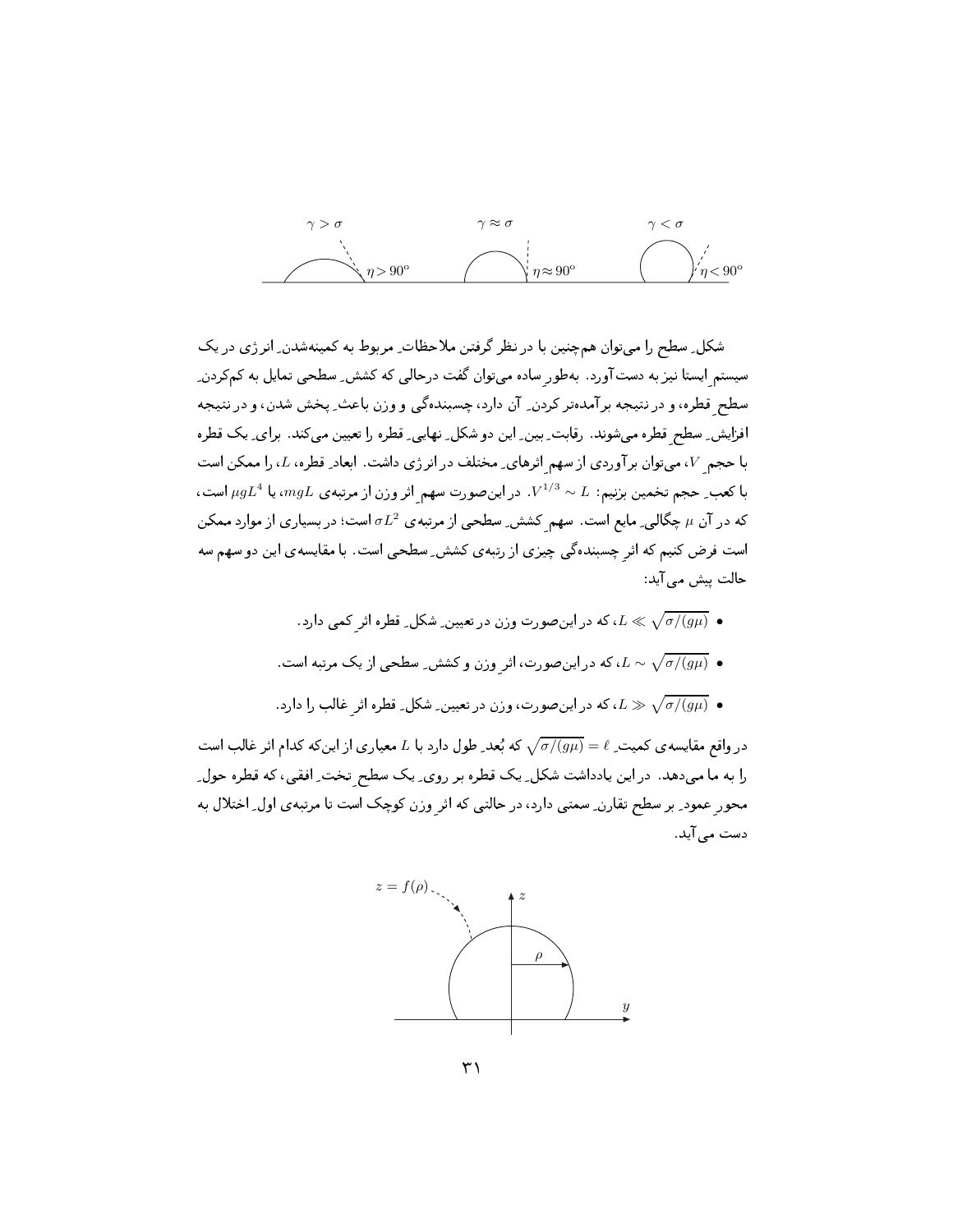## 1 بعضى روابط ِ رياضي

همانطور که در پیوست نشان داده شده، اگر معادلهی یک سطح به شکل ِ  $z = f(x,y)$  داده شده باشد، داریم

$$
\frac{1}{R_1} + \frac{1}{R_2} = \frac{(1+f_y^2)f_{xx} + (1+f_x^2)f_{yy} - 2f_xf_yf_{xy}}{(1+f_x^2+f_y^2)^{3/2}},
$$
\n(3)

که در آن  $f_{xy}$  و  $f_{yy} = f_{yx} = \partial_x \partial_y f$  و  $f_{yy} = \partial_y^2 f$  و  $f_{yy} = f_{yy} = f_{yy}$ . برای ِ وقتی که سطح مایع حول ِ محور  $z$  تقارن دارد،  $f$  فقط تابع  $\sqrt{x^2+y^2}$   $\rho=\sqrt{x^2+y^2}$ . برای ِ این سطح داريم

$$
f_x = f'\frac{x}{\rho}, \quad f_y = f'\frac{y}{\rho}, \quad f_{xx} = f''\frac{x^2}{\rho^2} + f'\frac{y^2}{\rho^3},
$$
  
\n
$$
f_{yy} = f''\frac{y^2}{\rho^2} + f'\frac{x^2}{\rho^3}, \quad f_{xy} = \frac{xy}{\rho^2}(f'' - \frac{f'}{\rho}),
$$
\n(4)

$$
f'' = \frac{d^2 f}{d\rho^2} \, \mathbf{y} \, f' = \frac{df}{d\rho} \, \text{ if } \rho = \frac{d}{d\rho} \, \mathbf{y} \, \mathbf{y} \, \mathbf{y} \, \mathbf{y} \, \mathbf{y} \, \mathbf{y} \, \mathbf{y} \, \mathbf{y} \, \mathbf{y} \, \mathbf{y} \, \mathbf{y} \, \mathbf{y} \, \mathbf{y} \, \mathbf{y} \, \mathbf{y} \, \mathbf{y} \, \mathbf{y} \, \mathbf{y} \, \mathbf{y} \, \mathbf{y} \, \mathbf{y} \, \mathbf{y} \, \mathbf{y} \, \mathbf{y} \, \mathbf{y} \, \mathbf{y} \, \mathbf{y} \, \mathbf{y} \, \mathbf{y} \, \mathbf{y} \, \mathbf{y} \, \mathbf{y} \, \mathbf{y} \, \mathbf{y} \, \mathbf{y} \, \mathbf{y} \, \mathbf{y} \, \mathbf{y} \, \mathbf{y} \, \mathbf{y} \, \mathbf{y} \, \mathbf{y} \, \mathbf{y} \, \mathbf{y} \, \mathbf{y} \, \mathbf{y} \, \mathbf{y} \, \mathbf{y} \, \mathbf{y} \, \mathbf{y} \, \mathbf{y} \, \mathbf{y} \, \mathbf{y} \, \mathbf{y} \, \mathbf{y} \, \mathbf{y} \, \mathbf{y} \, \mathbf{y} \, \mathbf{y} \, \mathbf{y} \, \mathbf{y} \, \mathbf{y} \, \mathbf{y} \, \mathbf{y} \, \mathbf{y} \, \mathbf{y} \, \mathbf{y} \, \mathbf{y} \, \mathbf{y} \, \mathbf{y} \, \mathbf{y} \, \mathbf{y} \, \mathbf{y} \, \mathbf{y} \, \mathbf{y} \, \mathbf{y} \, \mathbf{y} \, \mathbf{y} \, \mathbf{y} \, \mathbf{y} \, \mathbf{y} \, \mathbf{y} \, \mathbf{y} \, \mathbf{y} \, \mathbf{y} \, \mathbf{y} \, \mathbf{y} \, \math
$$

: معریف 2 = 
$$
\frac{f''}{\sqrt{1 + f'^2}}
$$
, و در نتیجه  
\n
$$
\frac{1}{R_1} + \frac{1}{R_2} = \psi' + \frac{\psi}{\rho} = \frac{1}{\rho} \frac{d}{d\rho} (\rho \psi).
$$
\n(6)

با توجه به رابطهی اخیر در بخش۔ قبل و رابطهی پوآسون داریم:  

$$
\pm \frac{1}{\rho} \frac{d}{d\rho} (\rho \psi_0) = \frac{\Delta p_0}{\sigma},
$$
 (7)

که در آن 
$$
\alpha p_0
$$
، چون اثرِ وزن کنار گذاشته شده، ثابت است . از این به بعد  $\frac{\Delta p_0}{2\sigma}$  را با ۶ نمایش  
میدهیم. فعلاً با مثبت کار میکنیم. با انتگرال گیری از بالا داریم:  
میهیم. فعلاً با مثبت کار میکنیم. با انتگرال گیری از بالا داریم:

که ۵۵ ثابت ِ انتگرال است. چون ۵ = p بالاترین ِ نقطهی قطره است، مشتق ِ 50 در ۵ = p صفر است و : داریم  $\psi_0(0) = \psi_0(0) = 0$ . پس داریم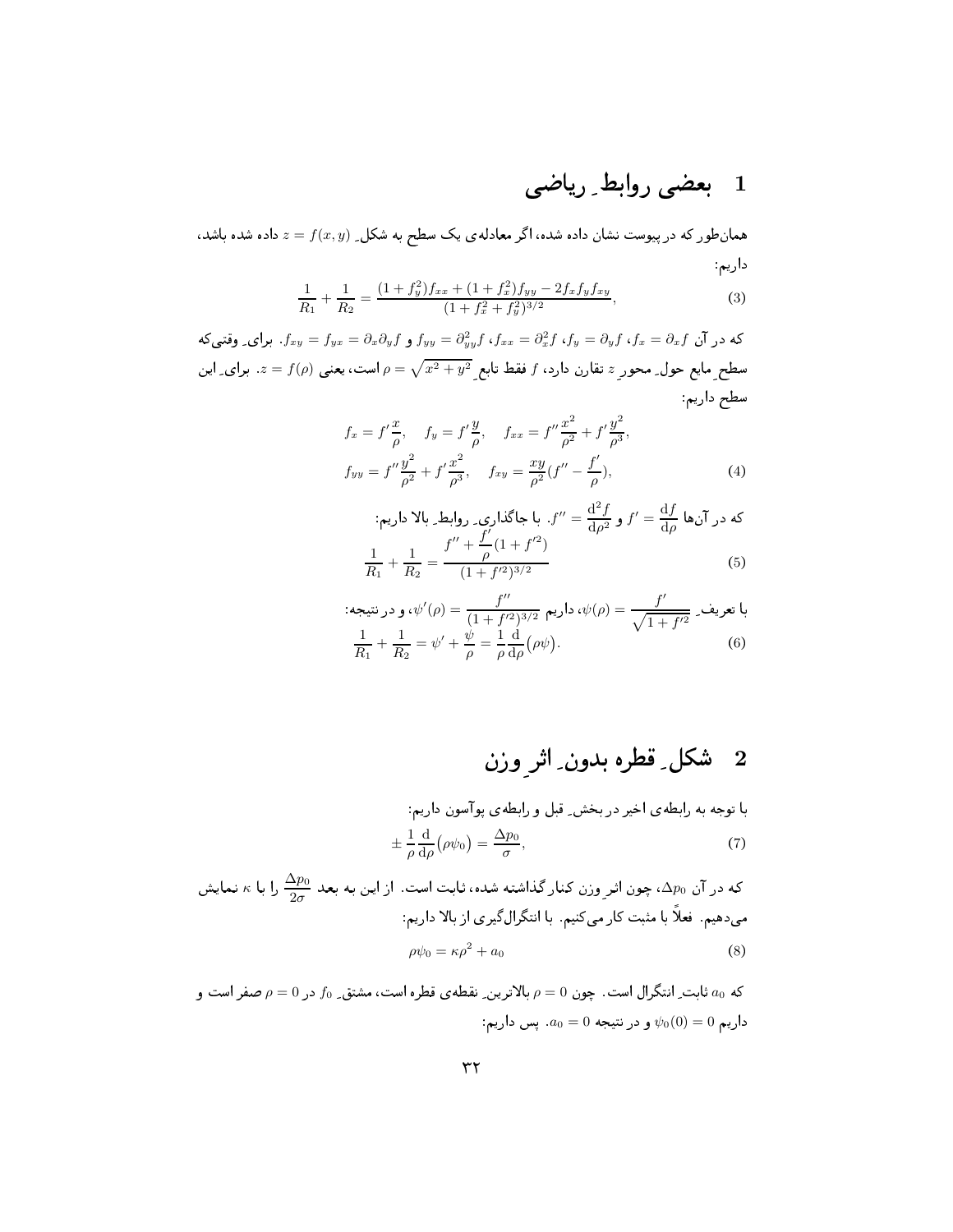$$
\frac{f_0'^2}{1+f_0'^2} = \kappa^2 \rho^2 \tag{9}
$$

که مے دهد:

$$
\frac{\mathrm{d}f_0}{\mathrm{d}\rho} = \pm \frac{\kappa \rho}{\sqrt{1 - \kappa^2 \rho^2}}\tag{10}
$$

با انتگرال گیری از رابطهی بالا داریم:

$$
z = f_0(\rho) = \pm \sqrt{\frac{1}{\kappa^2} - \rho^2} + z_0 \tag{11}
$$

 $\kappa$  که کرهای به شعاع  $|\kappa^{-1}|$  است که مرکزاش روی ِ محور  $z$  و به فاصلهی  $z_0$  از مبدا است. دو ثابت ِ و 20، یا به طور معادل  $\Delta p_0$  و 20 به وسیلهی حجم قطره و  $\sigma$ 0s پیدا میشوند. قبل از آن، در مورد ِ دو  $\alpha(\eta < 90)$  علامت ِ $\pm$  نیز باید دقت کرد. بسته به زاویهی تماس ِ  $\eta$  مرکز کره ممکن است داخل ِ قطره روی ِ سطح افقی (90 =  $\eta$ ) یا خارج قطره (90 <  $\eta$ ) باشد؛ رجوع به شکلهای مقدمه. برای ِ وقتی كه مركز كره خارج قطره يا روى ِ سطح است بايد علامت + را انتخاب كرد، چون براي ِ سطح داريم: . برای ِ حالتی که مرکز کره داخل ِ قطره است هر دو علامت باید نگه داشته شوند، زیرا + نقاط ِ  $z_0$ بالای مرکز و – نقاط پائین مرکز را می دهد. با جاگذاری ِ جواب ِ  $z_0+z-\sqrt{R^2-\rho^2}+z$  در معادلهی (7) میبینیم  $R=-\kappa^{-1}$ . توجه داریم

که  $\Delta p_0$  و در نتیبجه  $\kappa$  منفی است. همانطور که اشاره شد دو مقدار ِ 20 و  $R$  به وسیله $\Delta p_0$  حجم قطره و ییدا میشوند. با استدلال ِ ساده ی هندسی میبینیم:  $\cos\eta$ 

$$
\cos \eta = \frac{z_0}{R} \tag{12}
$$

 $\tau_0 > 9$ برای ِ $\eta < 90$  به دست میی آوریم  $z_0 > 0$ ، که درست است. برای ِ $\eta > 90$  داریم  $\eta < 90$  که یعنیی مرکز کره زیر سطح افقی است. همچنین با نوشتن ِ حجم بر حسب ِ حجم قسمتی از یک کره یک معادله ی دیگر به دست می آید که برای ِ تعیین 20 و  $R$  کافی است.

## شکل ِ قطرہ با حجم کم یا گرانش ِ ضعیف - 3

حال در اولین مرتبهی اختلال تصحیح وزن ِ قطره را به شکل ِ کروی ئی که در بخش ِ قبل به دست آمد پيدا مي كنيم. با وجود ِ وزن اختلاف ِ فشار به شكل ِ زير خواهد بود:

$$
\Delta p(z) = \Delta p_0 + \mu gz = \Delta p_0 + \mu gf(\rho) \tag{13}
$$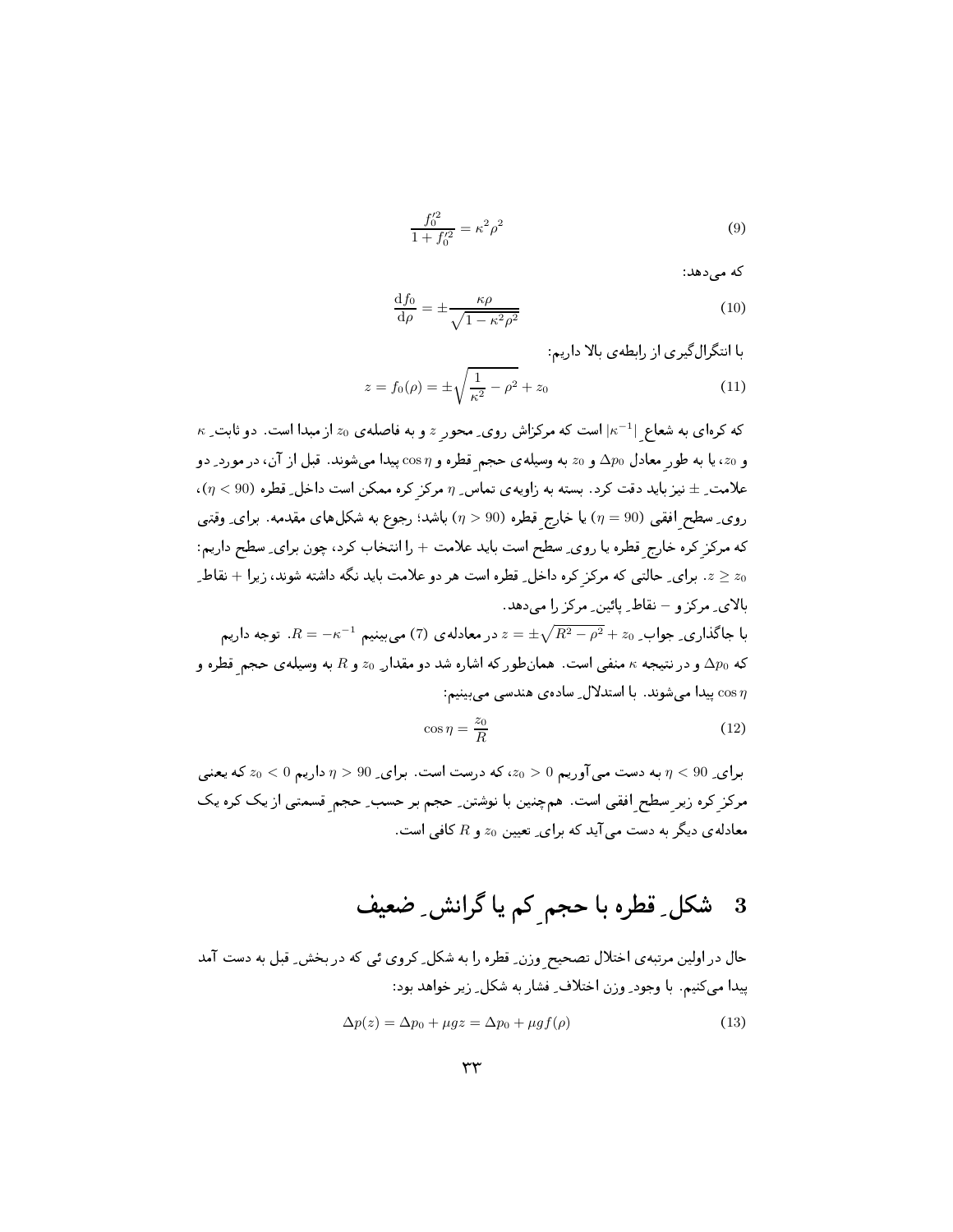برای\_ نیمهی بالاگی داریم:  
\n
$$
\frac{1}{\rho} \frac{d}{d\rho} (\rho \psi) = 2\kappa + \frac{\mu g}{\sigma} f
$$
\n(14)

می بینیم که اثر وزن، همانطور که در مقدمه ذکر شد، با پارامتر  $\frac{\mu g}{\tau}$  وارد میشود. از این پس کمیت ِ بدون ِ بُعد ِ  $\frac{\mu g}{2}$  که در آن  $V$  حجم قطره است را با ۸ نمایش میدهیم. انتظار میرود که در اولین تصحیح شکل ِ کروی با توان ِ یک از ۸ تغییر کند:

$$
z = f(\rho) = f_0(\rho) + \lambda f_1(\rho)
$$
\n(15)

 $f_1(\rho)$  که در آن  $f_0(\rho)$  حل ِ کروی ئی است که در بخش ِ قبل پیدا شد، و در اینجا هدف پیدا کردن ِ است. با جاگذاری داریم:

$$
\psi(\rho) = \frac{f'}{\sqrt{1 + f'^2}} = \frac{f'_0}{\sqrt{1 + f'_0^2}} + \lambda \frac{f'_1}{(1 + f'_0^2)^{3/2}} + O(\lambda^2)
$$
\n(16)

با استفاده از رابطهى بالا، و اين كه  $f_0$  در معادلهى با  $0 = \lambda = 0$  صدق مى كند به دست مى آوريم:

$$
\frac{\mathrm{d}}{\mathrm{d}\rho} \left[ \rho \frac{f_1'}{(1 + f_0'^2)^{3/2}} \right] = \frac{1}{V^{2/3}} f_0(\rho) \rho \tag{17}
$$

در بخش ِ قبل برای ِ نیمه ی بالائی به دست آمد  $z_0 = \sqrt{R^2 - \rho^2} + f_0(\rho) = f_0(\rho)$ . با انتگرال $\zeta$ یری به دست مي آوريم:

$$
\rho \frac{f_1'}{(1+f_0'^2)^{3/2}} = -\frac{1}{V^{2/3}} \left( \frac{1}{3} (R^2 - \rho^2)^{3/2} - \frac{1}{2} z_0 \rho^2 \right) + a \tag{18}
$$

که در آن a ثابت ِ انتگرال گیر ی است.  $\rho=0$  متعلق به نیمه $\epsilon$ ی بالائی است که با شرط ِ صفر شدن ِ ، مشتق میدهد  $\frac{R^3}{3V^{2/3}}$ . با جاگذاری ی ِ مجدد ِ $f_0(\rho)$  داریم  $f_1'(\rho) = -\frac{R^3}{V^{2/3}} \left[ \frac{1}{3\rho} - \frac{z_0}{2} \frac{\rho}{(R^2 - \rho^2)^{3/2}} - \frac{R^3}{3\rho(R^2 - \rho^2)^{3/2}} \right]$  $(19)$ 

توجه داریم که در رابطهی بالا حد ِ 0 → p وجود دارد و همانطور که انتظار میرود، چون مماس بر قطره در بالاترین نقطه موازی ی ِ سطح است، صفر است. با یکبار دیگر انتگرال گیری از رابطهی بالا به دست می آوریم:

$$
f_1(\rho) = -\frac{R^3}{V^{2/3}} \left[ \frac{1}{3} \ln \rho - \frac{3z_0 + 2R}{6\sqrt{R^2 - \rho^2}} + \frac{1}{6} \ln \left( \frac{R + \sqrt{R^2 - \rho^2}}{R - \sqrt{R^2 - \rho^2}} \right) \right] + b'
$$
(20)

که در آن √ ثابت ِ انتگرالگیری است. مجدداً توجه داریم که حد ِ 0 → p عبارت ِ بالا وجود دارد. می توان جواب بالا را به شکل زیر هم نوشت:

$$
f_1(\rho) = -\frac{R^3}{V^{2/3}} \left[ \frac{1}{3} \ln \left( \frac{R + \sqrt{R^2 - \rho^2}}{2R} \right) - \frac{3z_0 + 2R}{6\sqrt{R^2 - \rho^2}} \right] + b \tag{21}
$$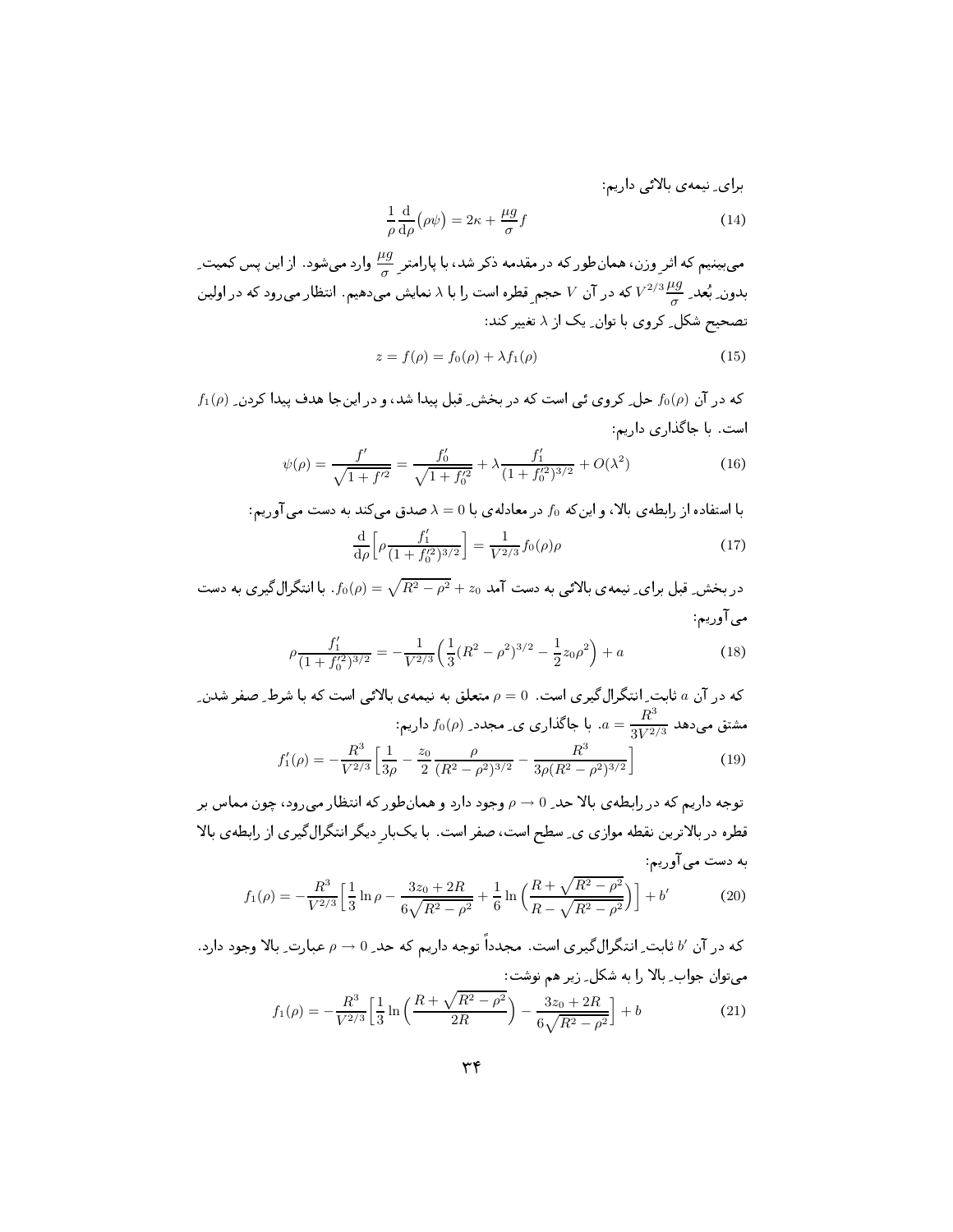که در آن  $b$ یک ثابت است. همانطور که دیده می شود جواب برای ِ $R \approx \rho \approx \rho$ رفتار بدی دارد. در  $b$  صورتی که 90 $\eta > 9$  باشد نیمه ی پائین ِ مرکز وجود ندارد و همین  $f_1$  جواب است. در این صورت ثابت ِ از این به دست می آید که  $0 = f_1(\rho_0) = f_2$ ، که در آن  $\rho_0$  شعاع دایرهای است که قطره روی ِ سطح میسازد، یعنبی  $\sqrt{R^2-z_0^2}$  اما در صورتبی که 90 $\eta< 9$  باشد باید جواب ِنیمه ی یائینبی را هم به دست آورد . برای ِ نیمه ی پائینبی هم پس از جاگذاری ی ِ 20 $\sqrt{R^2-\rho^2}+ \delta(\rho)=-\sqrt{R^2-\rho^2}+$ ، و دو بار انتگرال گیر ی میتوان  $f_1$  را به دست آورد. توجه داریم که برای ِ نیمهی پائینی معادلهی پوآسون باید با منفی انتخاب شود . اینبار اولین ثابت ِ انتگرال گیری با شرط ِ  $\tan\eta$   $\lambda f_0'(\rho_0)=f_0'(\rho_0)+f_1'(\rho_0)=f_0'(\rho_0)$  تعیین می شود . در این صورت جواب ِ نهائی برای ِ نیمه ی پائینی به شکل ِ زیر است:

$$
f_1(\rho) = -\frac{R^3}{V^{2/3}} \left[ \frac{1}{3} \ln \frac{\rho}{2R} + \frac{z_0^3}{6R^2 \sqrt{R^2 - \rho^2}} \right] -\frac{z_0(3R^2 - z_0^2)}{12V^{2/3}} \ln \left( \frac{R + \sqrt{R^2 - \rho^2}}{R - \sqrt{R^2 - \rho^2}} \right) + c
$$
 (22)

که در آن  $c$  ثابت است. این بار  $c$  با شرط ِ $f_1(\rho_0)=f_1(\rho_0)$  تعیین می شود. همان طور که دیده می شود این جواب هم در R  $\rho \approx R$  رفتار بدی دارد. پس در وقتبی که هر دو نیمهی بالائبی و پائینبی وجود دارند جوابهای ِ اختلالی در R  $\rho \approx R$ ، که به اصطلاح شکم قطره است، قابلقبول نیستاند. یک راه برای به دست آوردن ِ شکل ِ قطره در ناحیه ی شکم این است جای ِ متغیر (p) و تابع ((e) = ƒ(p) را با هم ، عوض کنیم، مثلاً به شکل ِ  $h(z)$  . در این صورت ِ مشتق ِ  $h(z)$  در ناحیه ی شکم، یعنی  $z=\overline{z}_0$ صفر میشود. با این تغییر باید دوباره تمام معادلات را برای ِ سطح نوشت، و پس از حل شکل ِ قطره را برای ِ ناحیه ی شکم به دست آورد . البته دیده می شود تابعی که برای ِ ناحیه ی شکم مناسب است، در ناحیه ی بالای ِ قطره  $z_0+R$  ) رفتار بدی دارد . با این روش ما سه تابع پیدا میکنیم، که عبارتاند از: f1 برای ِ نیمههای بالائی و پائینی، و h برای ناحیهی شکم. این سه تابع را باید به شکل ِ همواری به هم چسباند تا شکل ٍ کل ِ قطره به دست آید.

یک روش ِ بهتر هم وجود دارد که بهوسیلهی آن احتیاجی به پیدا کردن ِ جوابهای ِ دیگر و سپس چسباندن ِ آنها نداریم. در این روش، با استفاده از یکی از جوابها، مثلا f1 برای ِ نیمه ی بالائی، به مختصاتی میرویم که جواب را برای ِ همه ی ناحیهها بدهد. این مختصات باید طوری باشد که مثلاً مشتق ِ توابع در آن بی نهایت نشود. یک انتخاب میتواند مختصات ِ کروی باشد. برای ِ راحتی ِ کار مبدا را در پائین ترین نقطه ی کرهای که قطرهی بدون ِ وزن قسمتی از آن است میگیریم، یعنی در . فاصلهی d از سطح؛ رجوع به شکل . میبینیم که:  $R-z_0 \, d = 0$  میتواند مثبت یا منفی باشد) در مختصات ِ جدید هم میتوان معادلهی سطح را به دست آورد و به دنبال ِ جوابهای ِ دقیق یا اختلالی ی ِ آن گشت. ولی از آنجا که جوابها، دست ِ کم، در بعضی از نواحی به دست آمدهاند،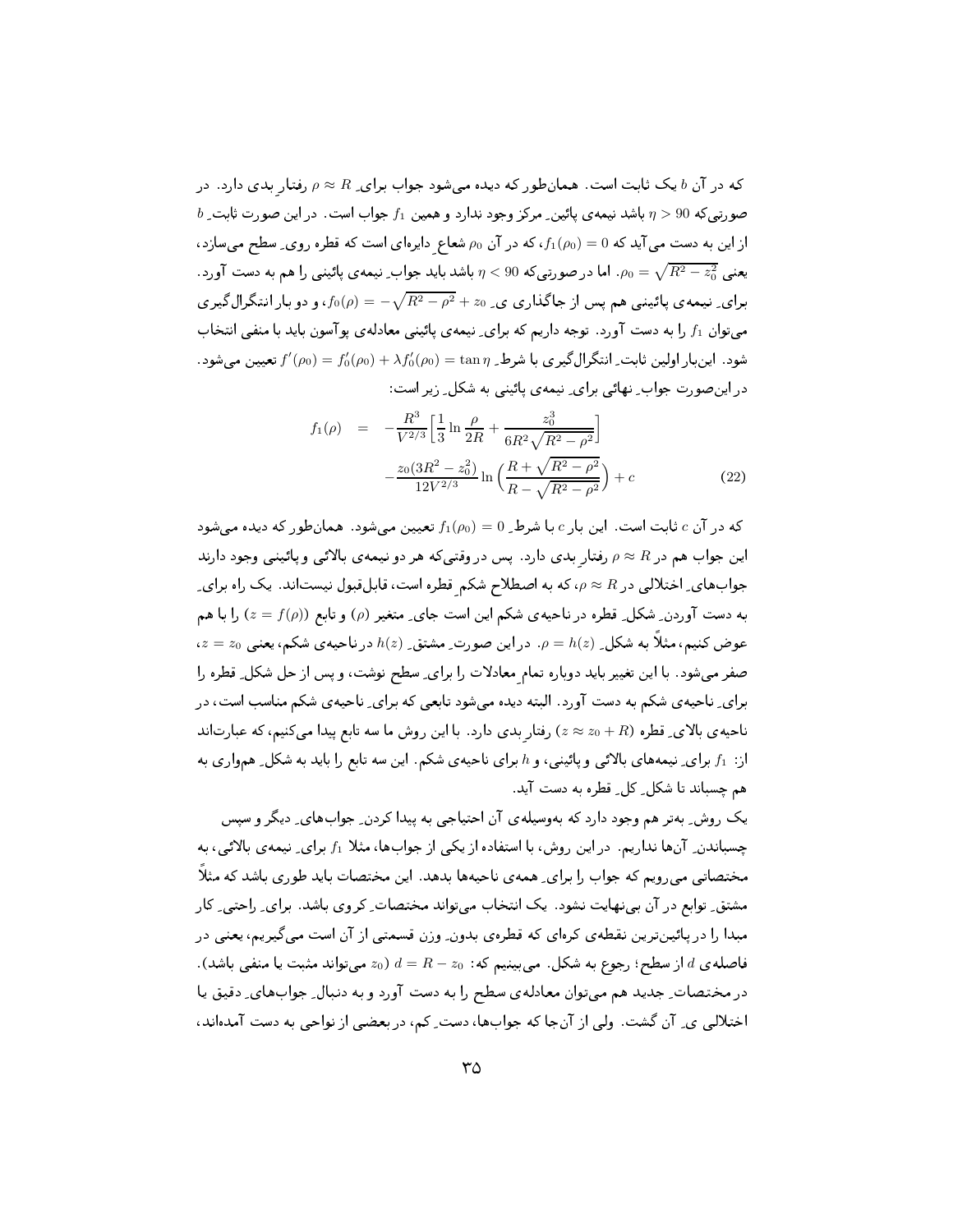ل المساحي المساحي المستقل المستقل المستقل المستقل المستقل المستقل المستقل المستقل المستقل المستقل المستقل المس  $\theta$  همه $\omega$  نواحی باشد. در مختصات ِ جدیدی که انتخاب کردهایم به دنبال ِ  $r$  به عنوان ِ تابعی از متغیر هستیم. به سادهگی دیده می شود:

$$
r(\theta)\cos\theta - d = z = f(\rho) = f_0(\rho) + \lambda f_1(\rho)
$$
\n(23)



هسم چنین انتظار داریم برای ِ ( $r(\theta)$  هم یک قسمت برای ِ قطرهی بدون ِ وِزن و یک قسمت ِ دیگر برای حل ِ اختلالی بشود در نظر گرفت . این دو قسمت را بهترتیب با  $r_0(\theta)$  و  $r_1(\theta)$ نشان میدهیم . پس داریم:  $r(\theta)=r_0(\theta)+\lambda r_1(\theta)$  همچنین

$$
\rho = r(\theta)\sin\theta = r_0(\theta)\sin\theta + \lambda r_1(\theta)\sin\theta \tag{24}
$$

برای ۵حل ۲روی، با توجه به شکل، میتوان دید که 4
$$
r_0(\theta) = 2R\cos\theta
$$
۷ ہیدهد:  

$$
\rho = r(\theta)\sin\theta = R\sin(2\theta) + \lambda r_1(\theta)\sin\theta
$$
 (25)

با جاگذاری در (23) تا مرتبهی یک در ۸ داریم:  $\lambda^0$  :  $r_0(\theta) \cos \theta - R + z_0 = f_0(\rho) \Big|_{\rho = R \sin(2\theta)}$  $(26)$ 

$$
\lambda^{1}: \qquad r_{1}(\theta)\cos\theta = \left[r_{1}(\theta)\sin\theta\,\frac{\partial f_{0}}{\partial\rho} + f_{1}(\rho)\right]_{\rho=R\sin(2\theta)}\tag{27}
$$

از اینجا به بعد 10 و 11 را برای یممهی بالائی که همیشه وجود دارد جایگزین می کنیم. رابطهی اول  
که برآورده میشود. با جاگذاری در رابطهی دوم بودست می آوریم:  
\n
$$
r_1(\theta) = -\frac{R^3}{V^{2/3}\cos\theta} \left(\frac{2}{3}\cos(2\theta)\ln\cos\theta - \frac{3z_0 + 2R}{6R}\right) + b\frac{\cos(2\theta)}{\cos\theta}
$$
\n(28)

 $\sim$  98  $\sim$  98  $\sim$  98  $\sim$  98  $\sim$  98  $\sim$  98  $\sim$  98  $\sim$  98  $\sim$  98  $\sim$  98  $\sim$  98  $\sim$  98  $\sim$  98  $\sim$  98  $\sim$  98  $\sim$  98  $\sim$  98  $\sim$  98  $\sim$  98  $\sim$  98  $\sim$  98  $\sim$  98  $\sim$  98  $\sim$  98  $\sim$  98  $\sim$  98  $\sim$  98  $\sim$  میشود که برای ِ همه $\sigma$  سطح ِ قطره درست است، یعنی برای ِ بیشترین محدودهای که  $\theta$  ممکن است بگیرد، یعنی  $\frac{\pi}{2} > \theta \leq 0$ . ثابت ِ  $b$  مانند ِ قبل از شرط ِ زیر می $\mathbb{I}$ ید: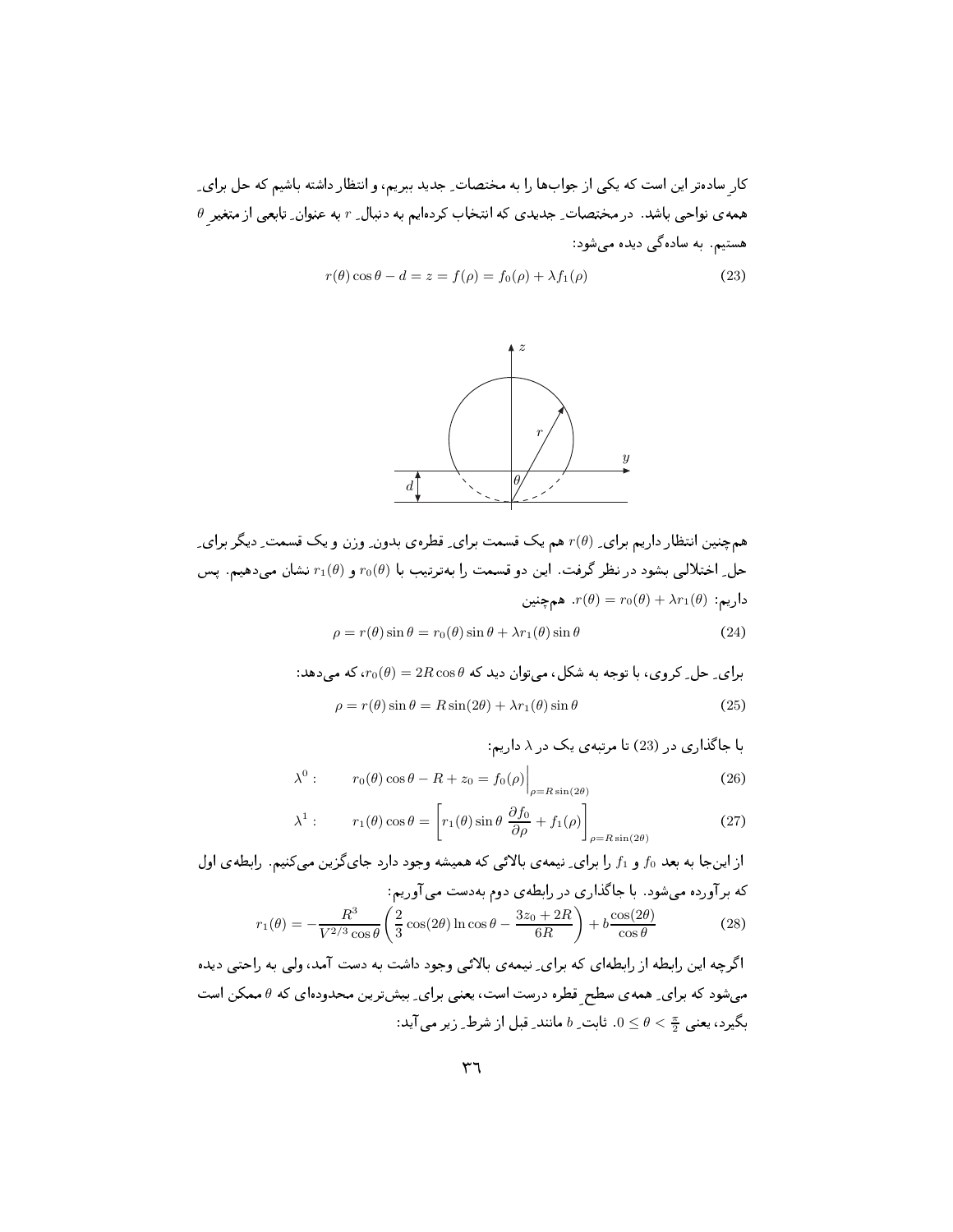$$
r_1(\theta_0) = 0,
$$
  $\tan \theta_0 = \frac{\rho_0}{d} = \frac{\sqrt{R^2 - z_0^2}}{R - z_0}$  (29)

یک سطح دویُعدی یک نگاشت از<sup>2</sup> یا
$$
u, v \in \mathbb{R}^2
$$
یت از<sup>2</sup> یک نگاشت از<sup>2</sup>

$$
x^{1} = x = u, \quad x^{2} = y = v, \quad x^{3} = z \tag{31}
$$

خم<sub>2</sub> 0 روی\_ سطح یک نگاشت از 
$$
\mathbb{R}^3
$$
 به دوی 2 سطح یک نگاشت از $\mathbb{R}^3$  به دوی 2  
 $\alpha : t \to (u(t), v(t)) \to (x^1(u, v), x^2(u, v), x^3(u, v))$  (32)

$$
\mathbf{v}_{\alpha} = \frac{\mathrm{d}\mathbf{r}}{\mathrm{d}t} = \dot{u} \; \partial_{u} \mathbf{r} + \dot{v} \; \partial_{v} \mathbf{r} = \dot{u} \; \mathbf{r}_{u} + \dot{v} \; \mathbf{r}_{v} = v_{\alpha} \mathbf{t}
$$
\n(33)

که در آن t بردار یکه است. میتوان خمههای ِ  $v$ -ثابت و  $u$ -ثابت را بر روی ِ این سطح دوبُعدی تعریف کرد. مماس بر خمهای ِ  $v$ -ثابت و  $u$ -ثابت به ترتیب با عبارتهای ِ زیر داده میشوند:

$$
\mathbf{r}_u = \frac{\partial \mathbf{r}}{\partial u} = \partial_u \mathbf{r} = (\partial_u x^1, \partial_u x^2, \partial_u x^3),\tag{34}
$$

$$
\mathbf{r}_v = \frac{\partial \mathbf{r}}{\partial v} = \partial_v \mathbf{r} = (\partial_v x^1, \partial_v x^2, \partial_v x^3)
$$
(35)

هر بردارِ مماس بر سطح را میتوان ترکیب۔ خطی ئی از این دو بردار نوشت:  
w = 
$$
\lambda_1 \mathbf{r}_u + \lambda_2 \mathbf{r}_v
$$

همچنین بردار ِیکهی عمود بر هر نقطهی سطح را داریم:  $\mathbf{r}_1 \times \mathbf{r}_2$ 

$$
\mathbf{n} = \frac{\mathbf{1}u \times \mathbf{1}v}{|\mathbf{r}_u \times \mathbf{r}_v|} \tag{37}
$$

خم سرعتواحد خمی است که:  $v_\alpha = v_\alpha = |\mathbf{v}_\alpha| = |\mathbf{v}_\alpha|$ . شتاب نیز چیزی غیر از مشتق بردار مماس (بردار سرعت) نیست: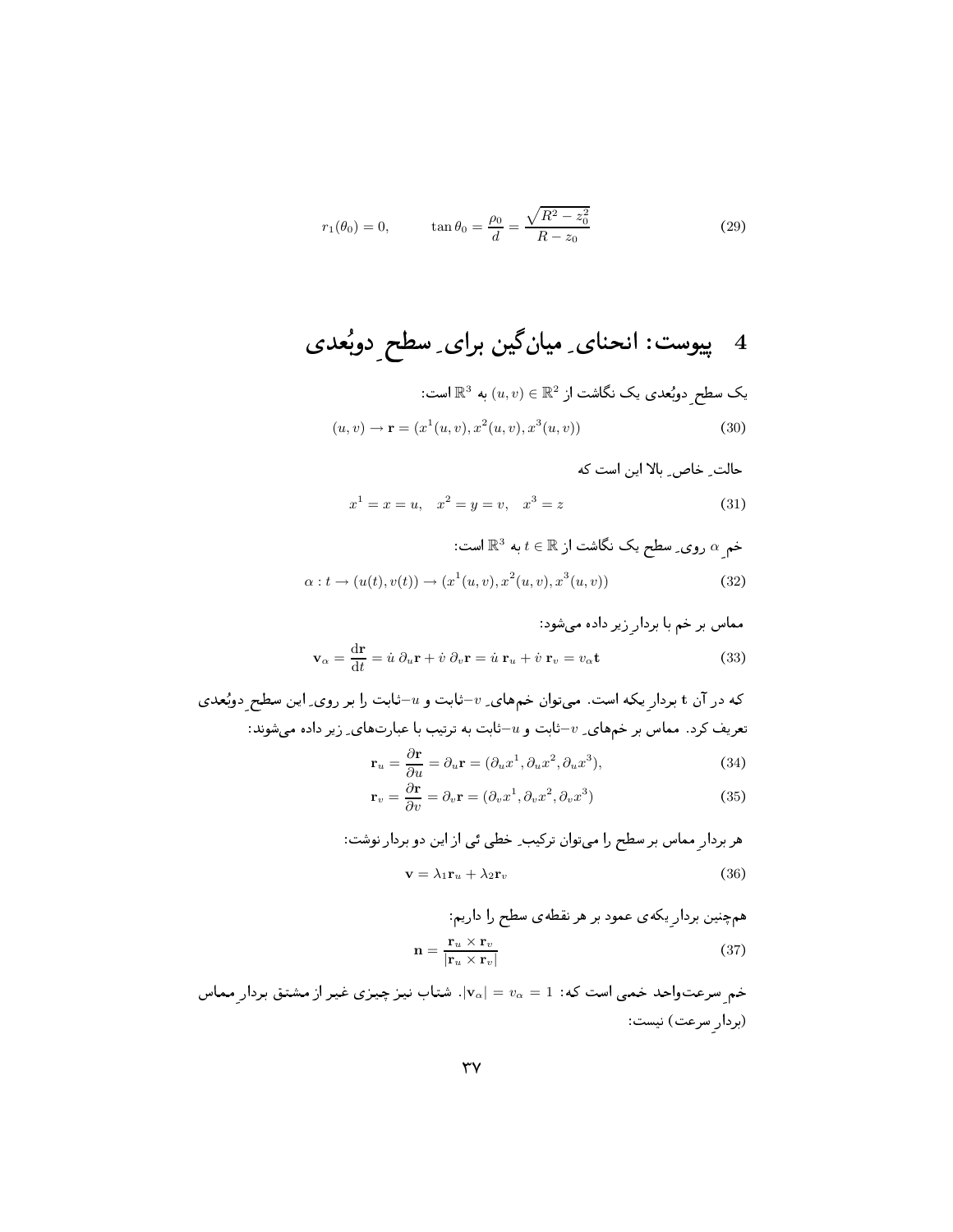$$
\dot{\mathbf{v}}_{\alpha} = \frac{\mathrm{d}\mathbf{v}_{\alpha}}{\mathrm{d}t} = \mathbf{a}_{\alpha} = \dot{v}_{\alpha}\mathbf{t} + \frac{v_{\alpha}^2}{r}\,\mathbf{s}
$$
\n(38)

که در آن s بردار یکه است با تعریف ِ t × s. توجه داریم که چون طول ِ t واحد است، s به آن عمود است. البته s لزوماً به سطح عمود نیست. r در بالا نقش ِ شعاعِانحنای ِ موضعی ی ِ خم را دارد. شعاعانحنای ِ R بر روی ِ یک خم سرعتواحد ِ a با مولفهی شتاب روی ِ بردار عمود بر سطح تعریف میشود:

$$
\frac{1}{R} = \mathbf{a}_{\alpha} \cdot \mathbf{n} = \dot{\mathbf{v}}_{\alpha} \cdot \mathbf{n}
$$
 (39)

در نتیجه داریم: 
$$
\frac{\mathbf{i}}{R} = \frac{\mathbf{s} \cdot \mathbf{n}}{r}
$$
 از آنجا که 0 = 0، ی»، با گرفتن\_ مشتق داریم:  

$$
\frac{1}{R} = \dot{\mathbf{v}}_{\alpha} \cdot \mathbf{n} = -\mathbf{v}_{\alpha} \cdot \dot{\mathbf{n}}
$$
 (40)

با تعریف ِ  $\mathbf{n}_u = \partial_u \mathbf{n}_u = \mathbf{n}_u$  داریم:

$$
\dot{\mathbf{n}} = \dot{u} \, \mathbf{n}_u + \dot{v} \, \mathbf{n}_v \tag{41}
$$

که با جاگذاری میدهد:

$$
\frac{1}{R} = -(\dot{u}\,\mathbf{r}_u + \dot{v}\,\mathbf{r}_v) \cdot (\dot{u}\,\mathbf{n}_u + \dot{v}\,\mathbf{n}_v) \tag{42}
$$

$$
= l\dot{u}^2 + 2m\dot{u}\dot{v} + n\dot{v}^2 \tag{43}
$$

که در آن

$$
l = -\mathbf{r}_u \cdot \mathbf{n}_u, \quad 2m = -(\mathbf{r}_v \cdot \mathbf{n}_u + \mathbf{r}_u \cdot \mathbf{n}_v), \quad n = -\mathbf{r}_v \cdot \mathbf{n}_v
$$
(44)

انحنای<sub>۔</sub> میانگین با کمک<sub>۔</sub> دو خم<sub>ے</sub> سرعتواحد<sub>–</sub> عمود بر هم<sub>ے</sub> ہو 20 تعریف میشود:  

$$
v_{\alpha_1} = v_{\alpha_2} = 1, \quad \alpha_1 \perp \alpha_2 \Rightarrow \mathbf{v}_{\alpha_1} \cdot \mathbf{v}_{\alpha_2} = 0
$$
 (45)

در این صورت انحنای<sub>د</sub> میان گین<sub>2</sub> H میشود:  
\n
$$
2H = \frac{1}{R_1} + \frac{1}{R_2} = l(\dot{u}_1^2 + \dot{u}_2^2) + 2m(\dot{u}_1\dot{v}_1 + \dot{u}_2\dot{v}_2) + n(\dot{v}_1^2 + \dot{v}_2^2)
$$
\n(46)

با نوشتن ِ شرطهای ِ سرعتواحد بودن و تعامد داریم:

$$
E\dot{u}_1^2 + 2F\dot{u}_1\dot{v}_1 + G\dot{v}_1^2 = 1\tag{47}
$$

$$
E\dot{u}_2^2 + 2F\dot{u}_2\dot{v}_2 + G\dot{v}_2^2 = 1\tag{48}
$$

$$
E\dot{u}_1\dot{u}_2 + F(\dot{u}_1\dot{v}_2 + \dot{u}_2\dot{v}_1) + G\dot{v}_1\dot{v}_2 = 0
$$
\n(49)